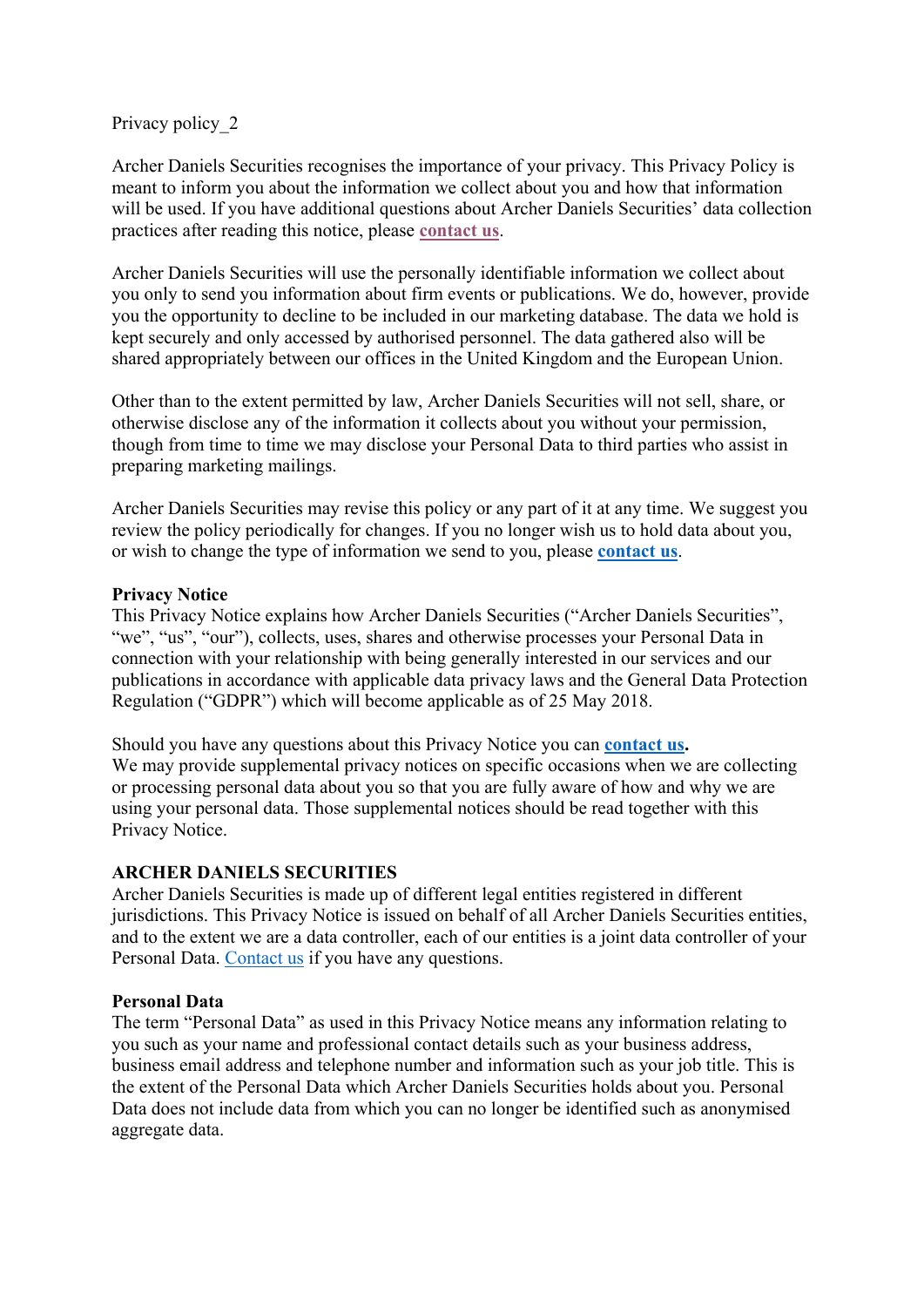# **What we use your Personal Data for**

We will process your Personal Data if and to the extent applicable law provides a lawful basis for us to do so. We will therefore process your Personal Data only:

a) if you have consented to us doing so;

b) if we need it to perform the contract we have entered into with you;

c) if we need it to comply with a legal obligation; or

d) if we (or a third party) have a legitimate interest which is not overridden by your interests or fundamental rights and freedoms. Such legitimate interests will be the providing of corporate finance services or advisory, consultancy and training services by us, administrative or operational processes within Archer Daniels Securities and direct marketing.

We will use your Personal Data to deliver corporate finance and consultancy services to the institution you work or act for. We may also use your Personal Data to inform you about our services, new regulatory developments in the jurisdictions we act and our marketing events. Please note that we may use or disclose Personal Data if we are required by law to do so or if we reasonably believe that use or disclosure is necessary to protect our rights and/or to comply with judicial or regulatory proceedings, a court order or other legal process.

## **What we may need from you**

We may need to request specific information from you to help us confirm your identity and ensure your right to access Personal Data (or to exercise any of your other rights). This is another appropriate security measure to ensure that Personal Data is not disclosed to any person who has no right to receive it.

## **Accuracy of information**

It is important that the Personal Data we hold about you is accurate and current. Please let us know if your Personal Data changes during your relationship with us.

# **What if you do not provide the personal data we request?**

It is in your sole discretion to provide Personal Data to us. If you do not provide us with all or some of the Personal Data we request, we may not be able to send you any publications or marketing information about services we believe may be of interest to you.

### **Change of purpose, anonymisation**

We will only use your Personal Data for the purposes for which we collected it, unless we reasonably consider that we need to use it for another reason which is compatible with the original purpose. If we need to use your Personal Data for an unrelated purpose, we will notify you and we will explain the legal basis which allows us to do so. In some circumstances we may anonymise your Personal Data so that it can no longer be associated with you, in which case it is no longer Personal Data.

### **Sharing your information**

When using your Personal Data for the purposes and on the legal basis described above we may share your Personal Data with our other Archer Daniels Securities offices around the world as well as services providers we work with. We may also have to share your Personal Data with regulators, law enforcement agencies and other bodies discharging a public function.

For the purposes described above we may have to transfer your Personal Data from the European Economic Area (EEA) to an Archer Daniels Securities office or a third party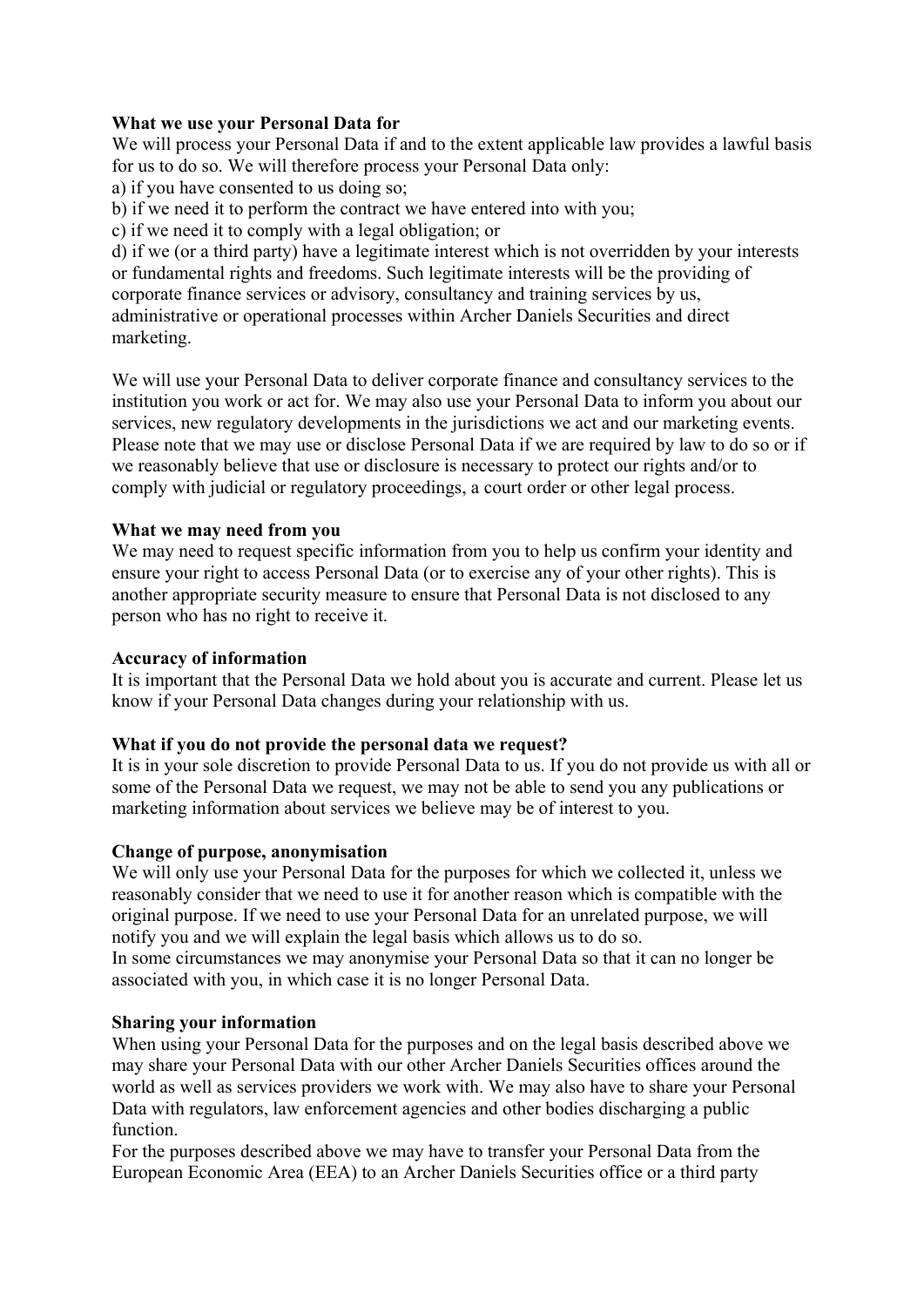outside of the EEA and in a jurisdiction not being subject to an adequacy decision of the European Commission. We will always ensure that there is a legal basis and a relevant safeguard method for such data transfer so that your Personal Data is treated in a manner that is consistent with, and respects the EU laws and other applicable laws and regulations on data protection. We have put in place EU standard contractual clauses as our safeguard method. If you require further information about this you can request it by clicking **here**.

## **Your rights in relation to your information**

You have rights as an individual which you can exercise under certain circumstances in relation to your Personal Data that we hold. These rights are to:

- request access to your Personal Data (commonly known as a "data subject access request") and request certain information in relation to its processing;
- request rectification of your Personal Data;
- request the erasure of your Personal Data;
- request the restriction of processing of your Personal Data;
- object to the processing of your Personal Data.

# If you want to exercise one of these rights please **contact us**.

You also have the right to make a complaint at any time to the Information Commissioner's Office (ICO), the UK supervisory authority for data protection issues, or, as the case may be, any other competent supervisory authority of an EU member state.

## **Right to withdraw consent**

Where you have provided your consent to the collection, processing and transfer of your Personal Data, you have the right to fully or partly withdraw your consent. To withdraw your consent, please contact us. Once we have received notification that you have withdrawn your consent, we will no longer process your Personal Data for the purpose(s) to which you originally consented unless there are compelling legitimate grounds for further processing which override your interests, rights and freedoms or for the establishment, exercise or defence of legal claims. In case we processed your Personal Data for direct marketing purposes, you have the right to object at any time, in which case we will no longer process your Personal Data for such marketing purposes.

# **Archer Daniels Securities's retention of your Personal Data**

We will only retain your Personal Data for as long as necessary to fulfil the purposes for which it was collected and processed.

To determine the appropriate retention period for your Personal Data, we will consider the amount, nature, and sensitivity of the Personal Data, the potential risk of harm from unauthorised use or disclosure of your Personal Data, the purposes for which we process your Personal Data and whether we can achieve those purposes through other means, and the applicable legal requirements.

In some circumstances we may anonymise your Personal Data so that it can no longer be associated with you, in which case it is no longer Personal Data.

Upon expiry of the applicable retention period we will securely destroy your Personal Data in accordance with applicable laws and regulations.

# **Cookie, Analytics and Traffic Data**

When you visit our site a small text file called a cookie is downloaded to your device to help make our websites and services better for you. A cookie is used to store small amounts of information. Most cookies are 'session' cookies which only exist for the duration of your